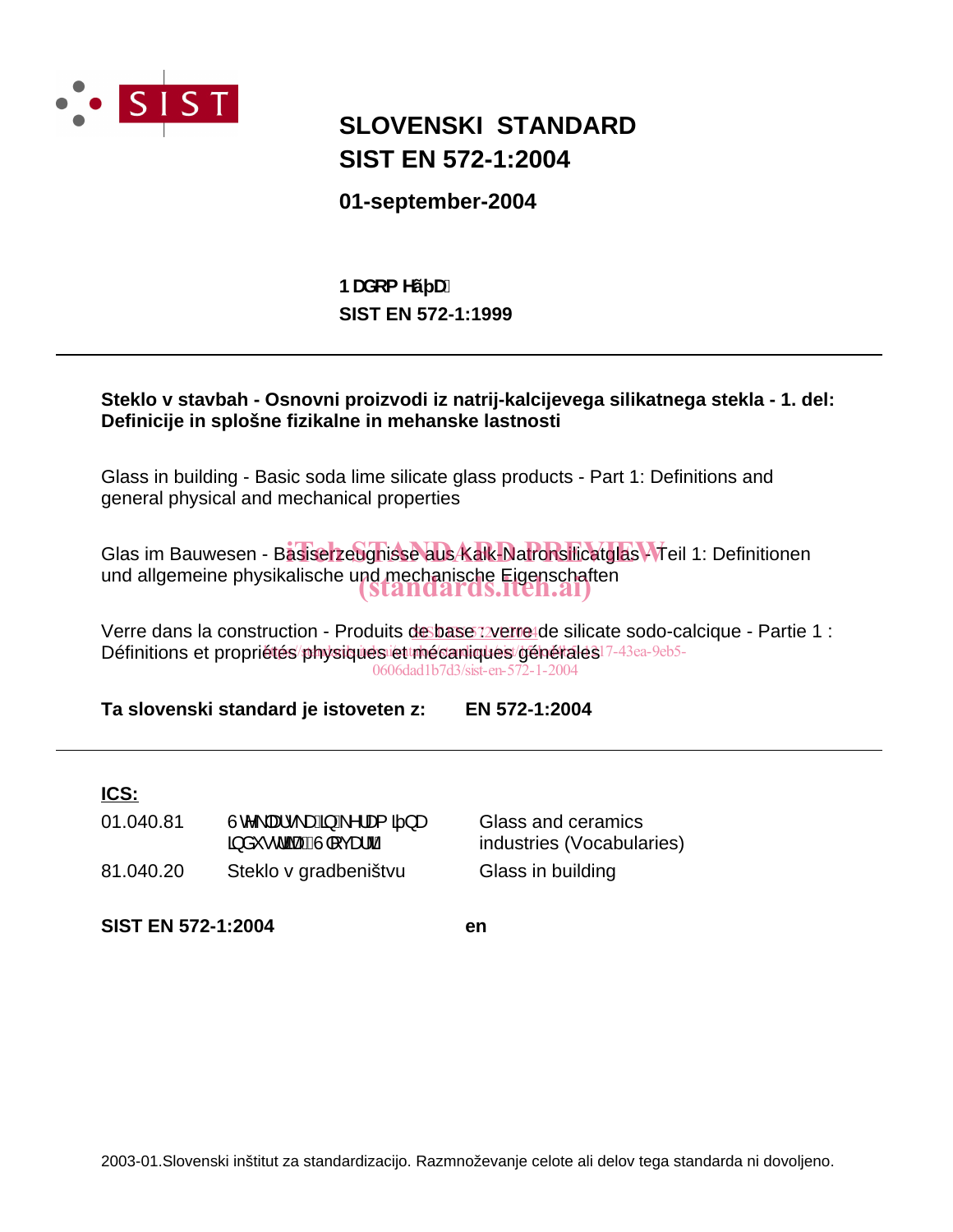# **iTeh STANDARD PREVIEW** (standards.iteh.ai)

**SIST EN 572-1:2004** https://standards.iteh.ai/catalog/standards/sist/15dcd4b5-1217-43ea-9eb5-0606dad1b7d3/sist-en-572-1-2004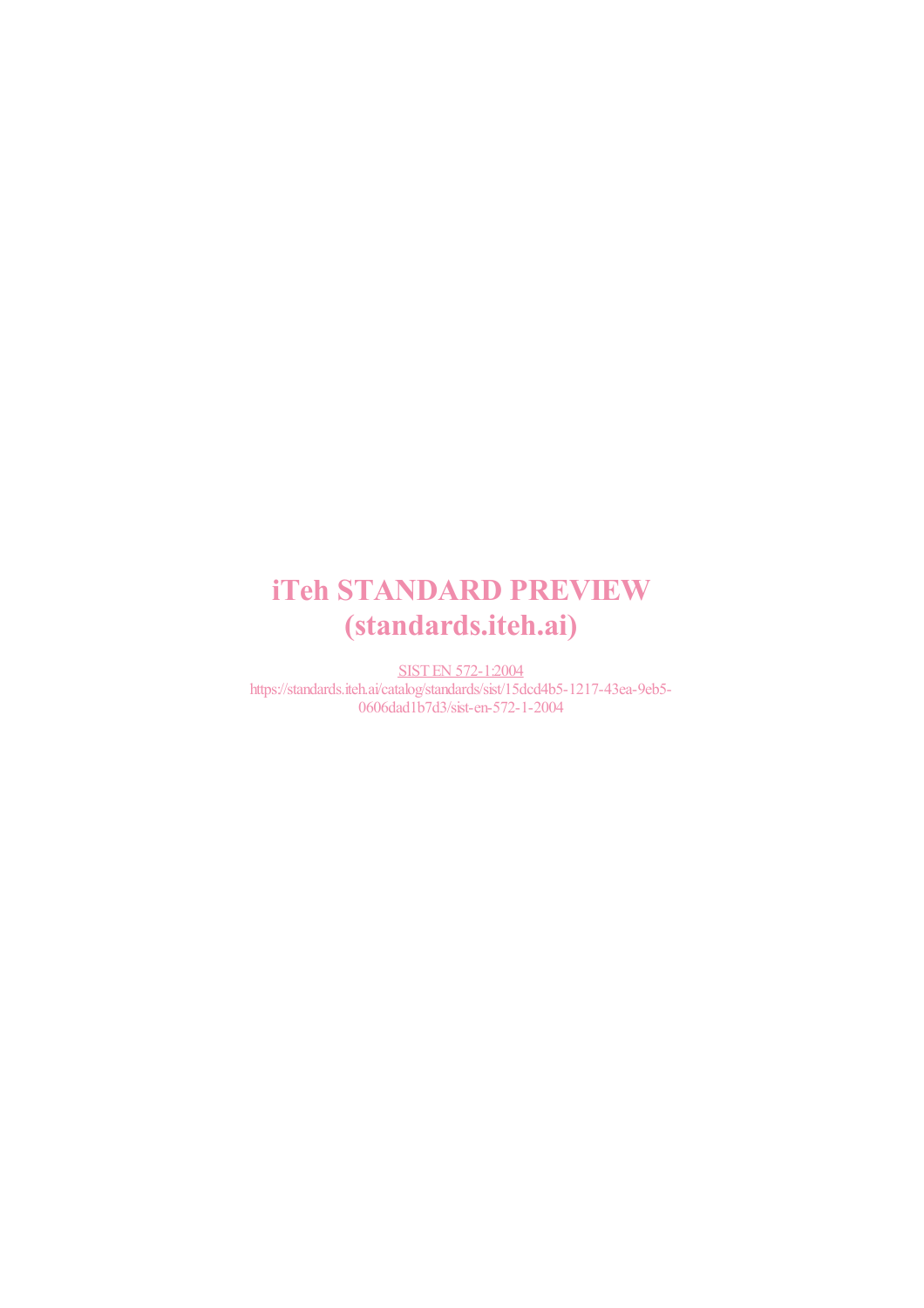# EUROPEAN STANDARD NORME EUROPÉENNE EUROPÄISCHE NORM

# **EN 572-1**

June 2004

ICS 81.040.20; 01.040.81 Supersedes EN 572-1:1994

English version

# Glass in building - Basic soda lime silicate glass products - Part 1: Definitions and general physical and mechanical properties

Verre dans la construction - Produits de base : verre de silicate sodo-calcique - Partie 1 : Définitions et propriétés physiques et mécaniques générales

Glas im Bauwesen - Basiserzeugnisse aus Kalk-Natronsilicatglas - Teil 1: Definitionen und allgemeine physikalische und mechanische Eigenschaften

This European Standard was approved by CEN on 1 April 2004.

CEN members are bound to comply with the CEN/CENELEC Internal Regulations which stipulate the conditions for giving this European Standard the status of a national standard without any alteration. Up-to-date lists and bibliographical references concerning such national standards may be obtained on application to the Central Secretariat or to any CEN member.

This European Standard exists in three official versions (English, French, German). A version in any other language made by translation under the responsibility of a CEN member into its own language and notified to the Central Secretariat has the same status as the official versions. versions.

CEN members are the national standards **bodies of Austria, Belgium, Cyprus, Czech** Republic, Denmark, Estonia, Finland, France, Germany, Greece, Hungary, Iceland, Ireland, Italy, Latvia, Lithuania, Luxembourg, Malta, Netherlands, Norway, Poland, Portugal, Slovakia, Slovenia, Spain, Sweden, Switzerland and United Kingdom.

ST EN 572-1:2004 https://standards.iteh.ai/catalog/standards/sist/15dcd4b5-1217-43ea-9eb5- 0606dad1b7d3/sist-en-572-1-2004



EUROPEAN COMMITTEE FOR STANDARDIZATION COMITÉ EUROPÉEN DE NORMALISATION EUROPÄISCHES KOMITEE FÜR NORMUNG

**Management Centre: rue de Stassart, 36 B-1050 Brussels**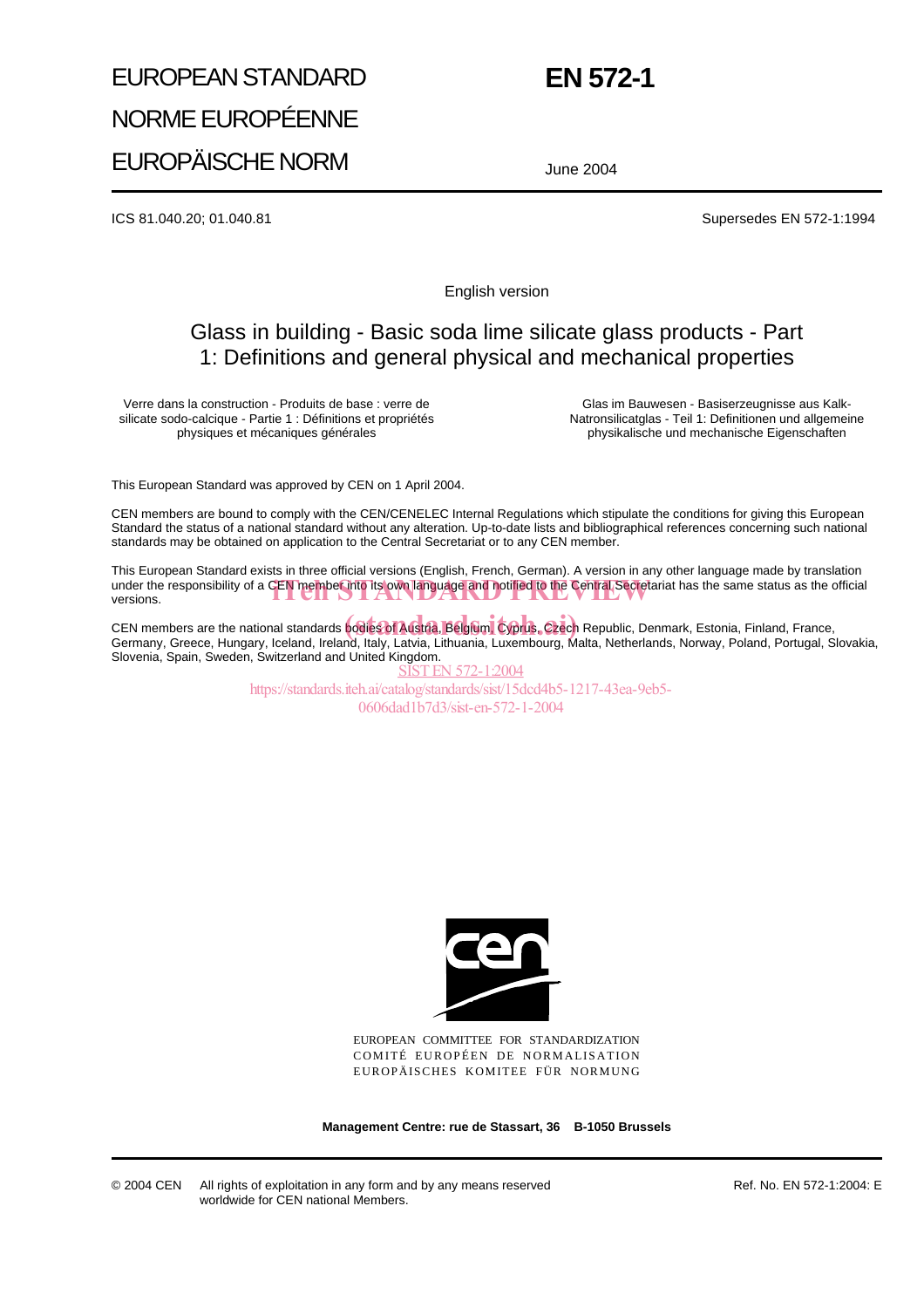# **Contents**

|                  |                                 | page |
|------------------|---------------------------------|------|
|                  |                                 |      |
| 1                |                                 |      |
| $\mathbf{2}$     |                                 |      |
| 3                |                                 |      |
| $\boldsymbol{4}$ |                                 |      |
| 5                |                                 |      |
| 5.1<br>5.2       |                                 |      |
| 6                |                                 |      |
| 6.1              |                                 |      |
| 6.2              |                                 |      |
| 6.2.1            |                                 |      |
| 6.2.2            |                                 |      |
| 6.2.3            |                                 |      |
| 6.3              |                                 |      |
| 6.4              |                                 |      |
| 6.4.1            |                                 |      |
| 6.4.2            |                                 |      |
|                  |                                 |      |
|                  |                                 |      |
|                  | 0606dad1b7d3/sist-en-572-1-2004 |      |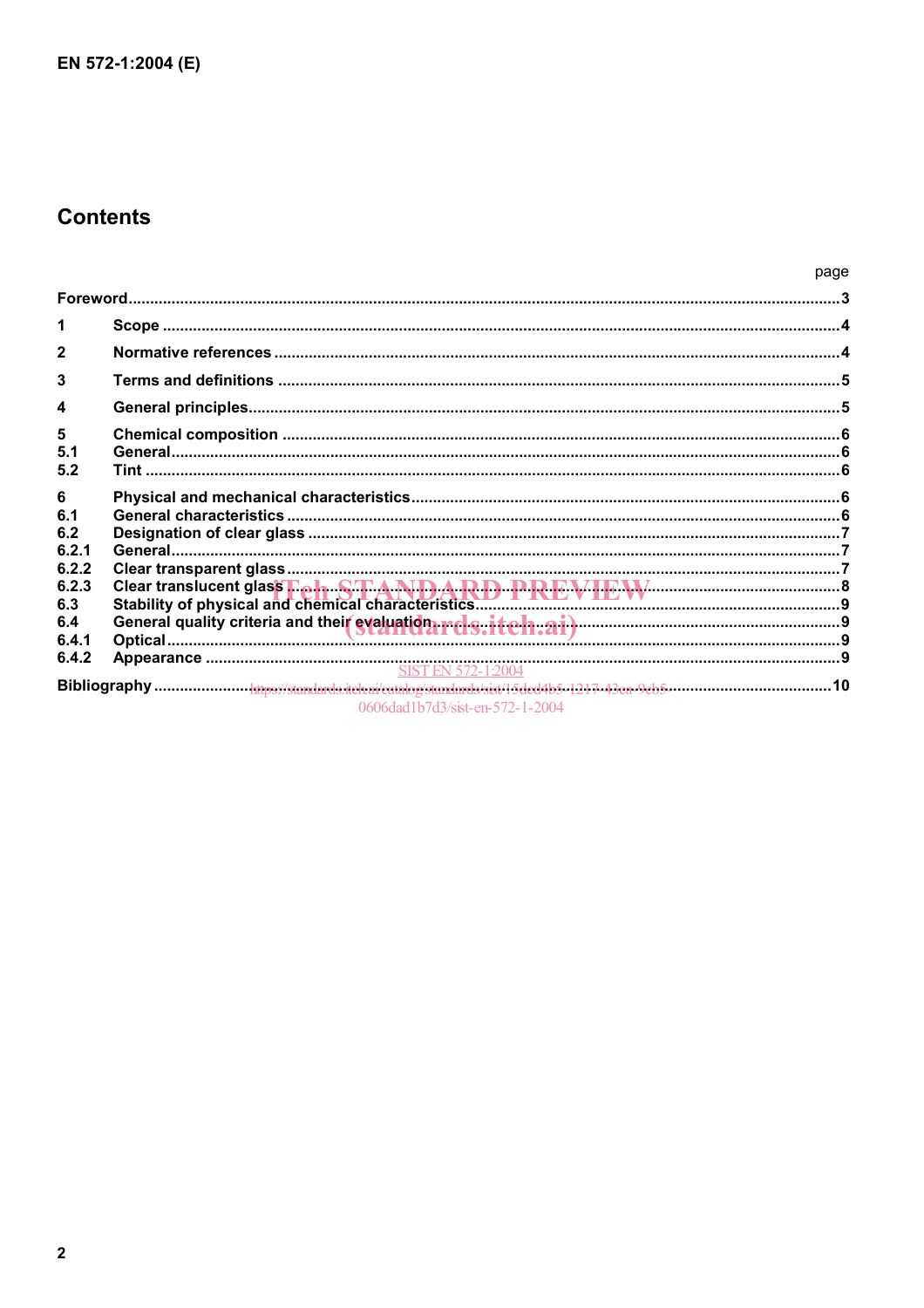# **Foreword**

This document (EN 572-1:2004) has been prepared by Technical Committee CEN/TC 129 "Glass in building", the secretariat of which is held by IBN.

This document supersedes EN 572-1:1994.

This European Standard shall be given the status of a national standard, either by publication of an identical text or by endorsement, at the latest by December 2004, and conflicting national standards shall be withdrawn at the latest by December 2004.

This document has been prepared under a mandate given to CEN by the European Commission and the European Free Trade Association, and supports essential requirements of EU Directive(s).

According to the CEN/CENELEC Internal Regulations, the national standards organizations of the following countries are bound to implement this European Standard: Austria, Belgium, Cyprus, Czech Republic, Denmark, Estonia, Finland, France, Germany, Greece, Hungary, Iceland, Ireland, Italy, Latvia, Lithuania, Luxembourg, Malta, Netherlands, Norway, Poland, Portugal, Slovakia, Slovenia, Spain, Sweden, Switzerland and United Kingdom.

# iTeh STANDARD PREVIEW (standards.iteh.ai)

SIST EN 572-1:2004 https://standards.iteh.ai/catalog/standards/sist/15dcd4b5-1217-43ea-9eb5- 0606dad1b7d3/sist-en-572-1-2004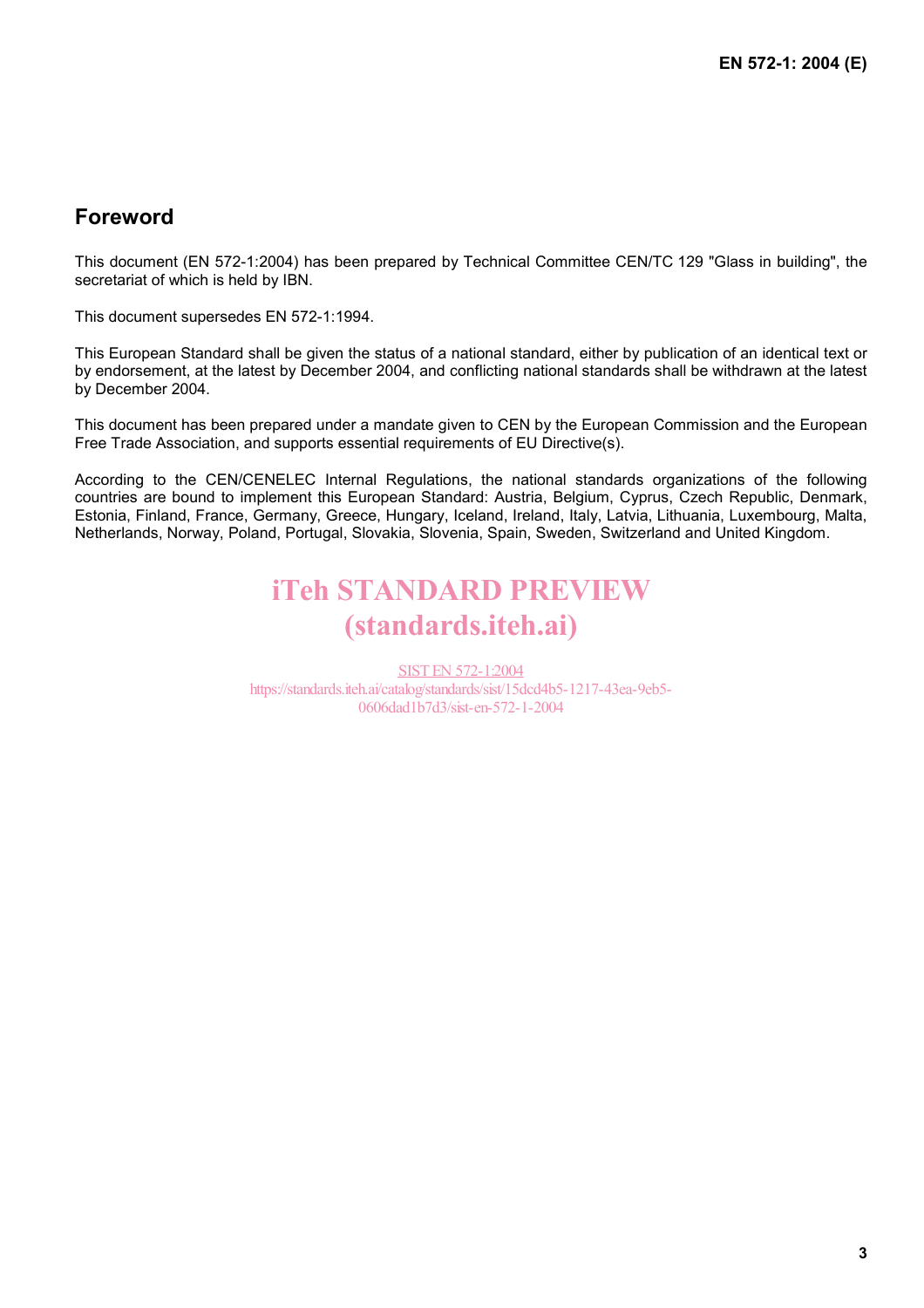### **1 Scope**

This Part of this European Standard specifies and classifies basic glass products, indicates their chemical composition, their main physical and mechanical characteristics and defines their general quality criteria.

Specific dimensions and dimensional tolerances, description of faults, quality limits and designation for each basic product type are not included in this Part, but are given in other Parts of this standard specific to each product type:

| EN 572-2 | Float glass                                                                       |
|----------|-----------------------------------------------------------------------------------|
| EN 572-3 | Polished wired glass                                                              |
| EN 572-4 | Drawn sheet glass                                                                 |
| EN 572-5 | Patterned glass                                                                   |
| EN 572-6 | Wired patterned glass                                                             |
| EN 572-7 | Wired or unwired channel shaped glass                                             |
| EN 572-8 | Supplied and final cut sizes                                                      |
| EN 572-9 | Evaluation of conformity/Product standard D PREVIEW<br><i>(standards.iteh.ai)</i> |
|          |                                                                                   |

### **2 Normative references**

SIST EN 572-1:2004

The following referenced documents are indispensable for the application of this document. For dated references, The following referenced documents are inapperisable for the application of the referenced document (including any only the edition cited applies. For undated references, the latest edition of the referenced document (incl amendments) applies.

EN 410, *Glass in building — Determination of luminous and solar characteristics of glazing*

EN 572-2, *Glass in building — Basic soda lime silicate glass products — Part 2: Float glass*

EN 572-3, *Glass in building — Basic soda lime silicate glass products — Part 3: Polished wired glass*

EN 572-4, *Glass in building — Basic soda lime silicate glass products — Part 4: Drawn sheet glass*

EN 572-5, *Glass in building — Basic soda lime silicate glass products — Part 5: Patterned glass*

EN 572-6, *Glass in building — Basic soda lime silicate glass products — Part 6: Wired patterned glass*

EN 572-7, *Glass in building — Basic soda lime silicate glass products — Part 7: Wired or unwired channel shaped glass*

EN 572-8, *Glass in building — Basic soda lime silicate glass products — Part 8: Supplied and final cut sizes*

EN 572-9, *Glass in building — Basic soda lime silicate glass products — Part 9: Evaluation of conformity/Product standard*

prEN 13474, *Glass in building — Design of glass panes*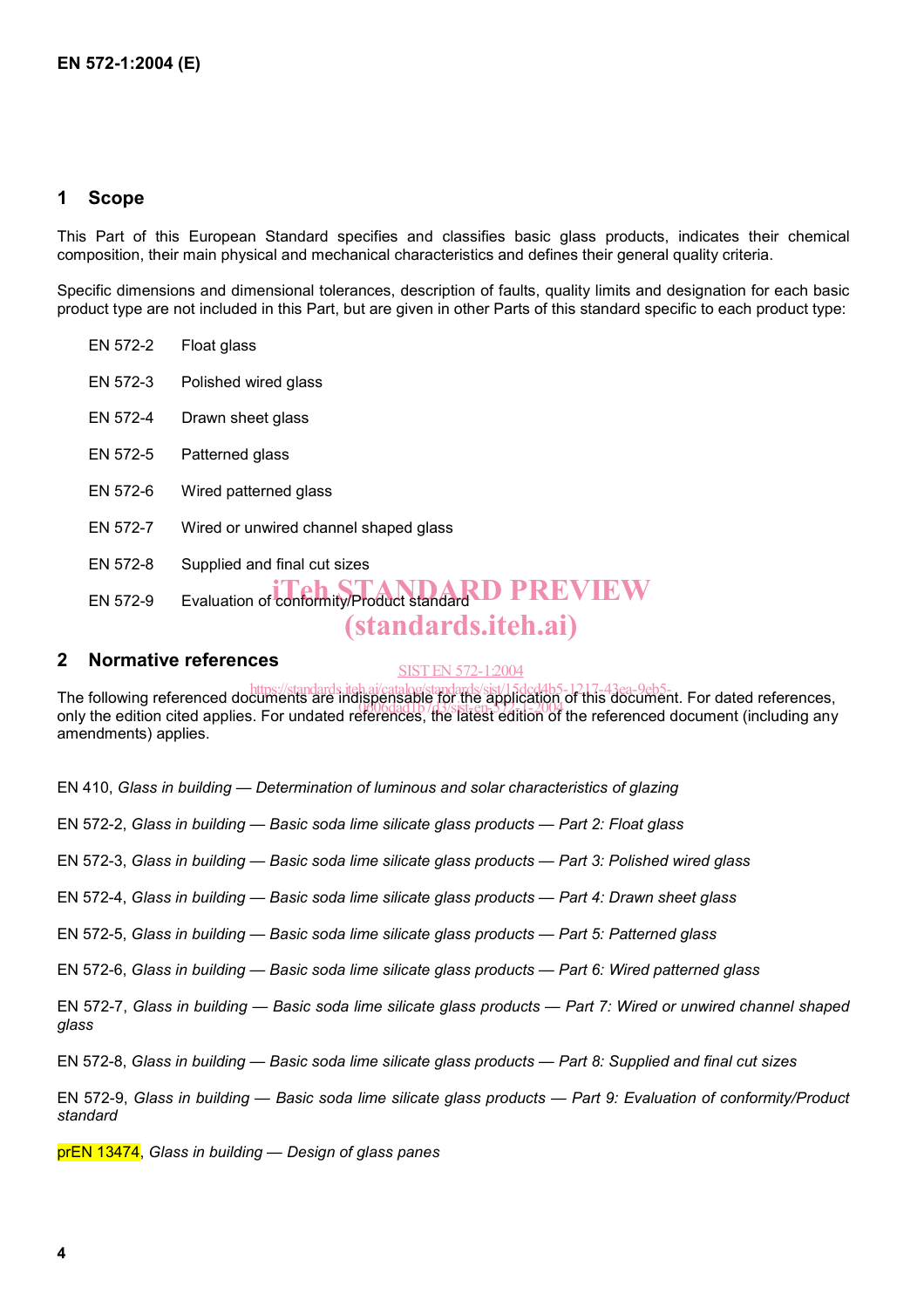## **3 Terms and definitions**

For the purposes of this European Standard, the following terms and definitions apply.

### **3.1**

**float** 

flat, transparent, clear or tinted soda-lime silicate glass having parallel and polished faces obtained by continuous casting and floatation on a metal bath

NOTE In French called 'glace' and in German 'Floatglas'.

#### **3.2**

#### **drawn sheet glass**

flat, transparent, clear or tinted soda-lime silicate glass obtained by continuous drawing, initially vertically, of a regular thickness and with the two surfaces fire polished

NOTE Drawn sheet glass covers three products; new antique drawn sheet glass, drawn sheet glass for renovation and drawn sheet glass with minimum visual faults.

#### **3.3**

#### **patterned glass**

flat, translucent, clear or tinted soda-lime silicate glass obtained by continuous casting and rolling

#### **3.4**

#### **wired patterned glass**

which patterned grace<br>flat, translucent, clear or tinted soda-lime silicate glass obtained by continuous casting and rolling which has a steel mesh welded at all intersections incorporated in the glass during its manufacturing process. The surfaces may be either patterned or plain (standards.iteh.ai)

NOTE In German wired patterned glass with plain surfaces is called 'Drahtglas'.<br>SISTEN 572-1:2004

https://standards.iteh.ai/catalog/standards/sist/15dcd4b5-1217-43ea-9eb5- 0606dad1b7d3/sist-en-572-1-2004

#### **3.5 polished wired glass**

flat, transparent, clear soda-lime silicate glass having parallel and polished faces obtained by grinding and polishing the faces of wired patterned glass

#### **3.6**

#### **wired or unwired channel-shaped glass**

translucent, clear or tinted soda-lime silicate glass, wired or unwired, obtained by continuous casting and rolling, which is formed into a U shape during the manufacturing process

## **4 General principles**

EN 572-1 shall be read in conjunction with Parts 2 to 9 of this European Standard.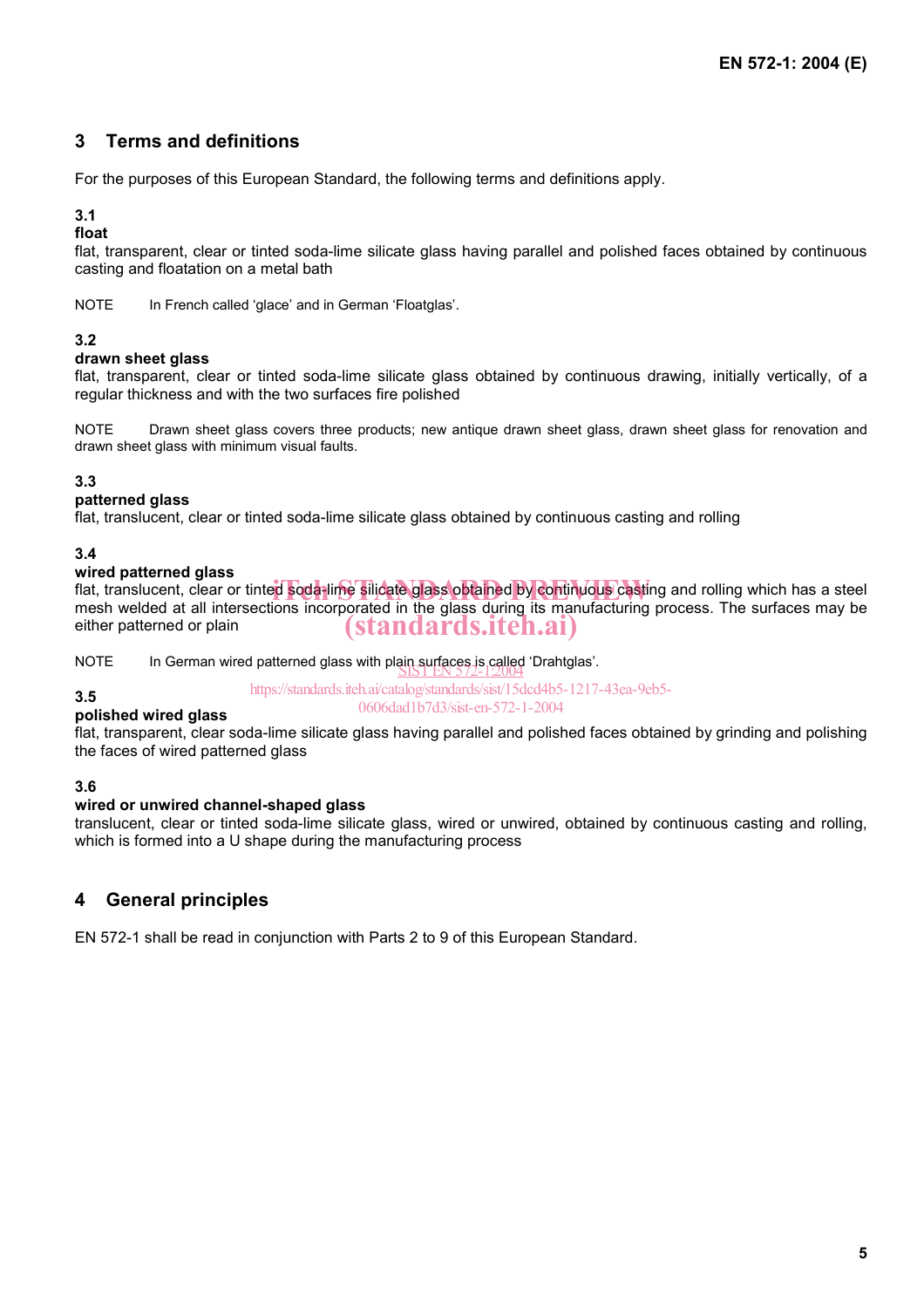### **5 Chemical composition**

#### **5.1 General**

The basic glass products covered by this standard are all manufactured from soda-lime silicate glass.

The magnitude of the proportions by mass of the principal constituents of soda-lime silicate glass covered by this standard is as follows:

| Silicon dioxide (SiO <sub>2</sub> ) | 69 % to 74 % |
|-------------------------------------|--------------|
| Calcium oxide (CaO)                 | 5 % to 14 %  |
| Sodium oxide (Na <sub>2</sub> O)    | 10 % to 16 % |
| Magnesium oxide (MgO)               | 0 % to 6 %   |
| Aluminium oxide $(AI_2O_3)$         | 0 % to 3 %   |
| Others                              | 0 % to 5 %   |

In addition to the above general composition, these glasses may also contain small quantities of other substances. iTeh STANDARD PREVIEW

#### **5.2 Tint**

# (standards.iteh.ai)

Body tinted glass is obtained by the addition of suitable materials.

SIST EN 572-1:2004

https://standards.iteh.ai/catalog/standards/sist/15dcd4b5-1217-43ea-9eb5-

### 6 Physical and mechanical characteristics/sist-en-572-1-2004

#### **6.1 General characteristics**

Conventional numerical values for the physical and mechanical characteristics of basic glass products are given in Table 1. These values, for normal annealed glass without any further toughening are not precise requirements with which the glass shall strictly comply, but are the generally accepted figures for use in calculations where a high degree of accuracy is not required.